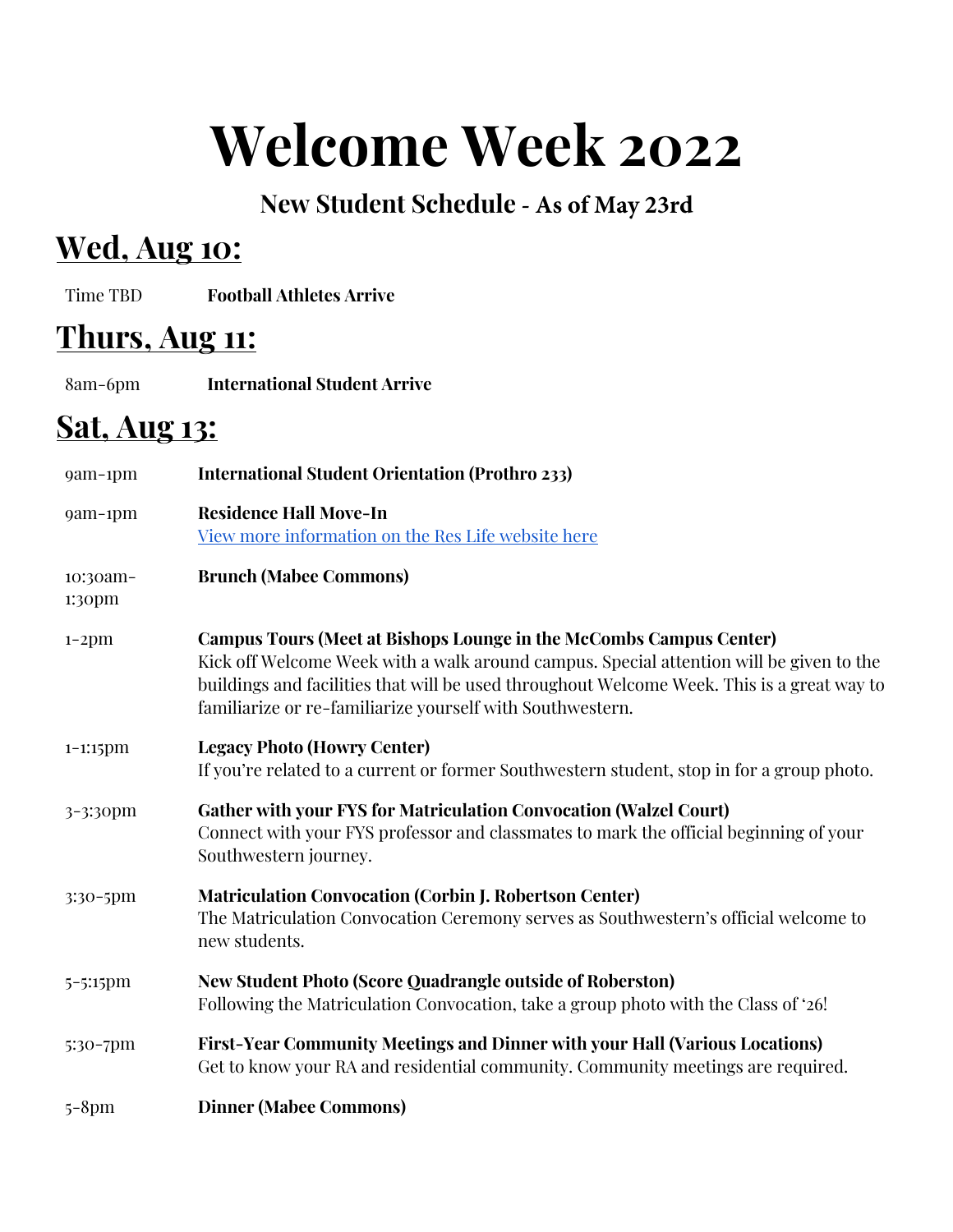| $7-9$ pm  | <b>Student Engagement Center Block Party (FY Courtyard and Prothro Atrium)</b><br>The Southwestern Experience is more than just attending classes—finding community,<br>making friends, and engaging in co-curricular opportunities are essential to making SU<br>feel like home. Meet your fellow Pirates and start connecting at the Student Engagement<br>Block Party. |
|-----------|---------------------------------------------------------------------------------------------------------------------------------------------------------------------------------------------------------------------------------------------------------------------------------------------------------------------------------------------------------------------------|
| $9-11$ pm | <b>Programming in the Residence Halls</b>                                                                                                                                                                                                                                                                                                                                 |

Get to know your residential community through RA-led programming. Your RA will provide more information.

### **Sun, Aug 14:**

| 10:30am-2pm   | <b>Brunch (Mabee Commons)</b>                                                                                                                                                                                                                                                                                                                                                                                       |
|---------------|---------------------------------------------------------------------------------------------------------------------------------------------------------------------------------------------------------------------------------------------------------------------------------------------------------------------------------------------------------------------------------------------------------------------|
| 11am-12:30pm  | Spiritual & Religious Life Student Welcome and Reception (Chapel and Chapel<br>Courtyard)                                                                                                                                                                                                                                                                                                                           |
|               | Interested in spiritual and religious life at Southwestern? Stop by to meet the Director of<br>Spiritual and Religious Life and learn about the many ways that you can be a part of<br>diverse spiritual and religious communities.                                                                                                                                                                                 |
| $1:30-4$ pm   | Pirate Training: Pep Rally (Corbin J. Robertson Center)<br>Start off your Pirate Training with a cannon-like bang. Pirate Training teams begin their<br>maiden voyage via a series of upbeat interactions and games sure to shiver your timbers!                                                                                                                                                                    |
| 5:30-8pm      | <b>Dinner (Mabee Commons)</b>                                                                                                                                                                                                                                                                                                                                                                                       |
| Various times | <b>Safety Talk (Jones Theater)</b><br>• Clark and Ruter Residents and Football (6-7pm)<br>• Mabee Residents $(7-8pm)$<br>• Brown-Cody Residents (8-9pm)<br>College life presents many new opportunities, but there are also risks and threats that you<br>may not have considered. Join the Student Life and Southwestern Police Leadership Team<br>to learn what you need to know and where you can turn for help. |
| 9-10:30pm     | <b>First-Year Community Meetings (Various Locations)</b>                                                                                                                                                                                                                                                                                                                                                            |
|               | Meet with your RA to discover what it means to be a part of our residential community. At<br>these meetings, you'll learn about university policy as well as ways to keep yourself and<br>your community safe and healthy.                                                                                                                                                                                          |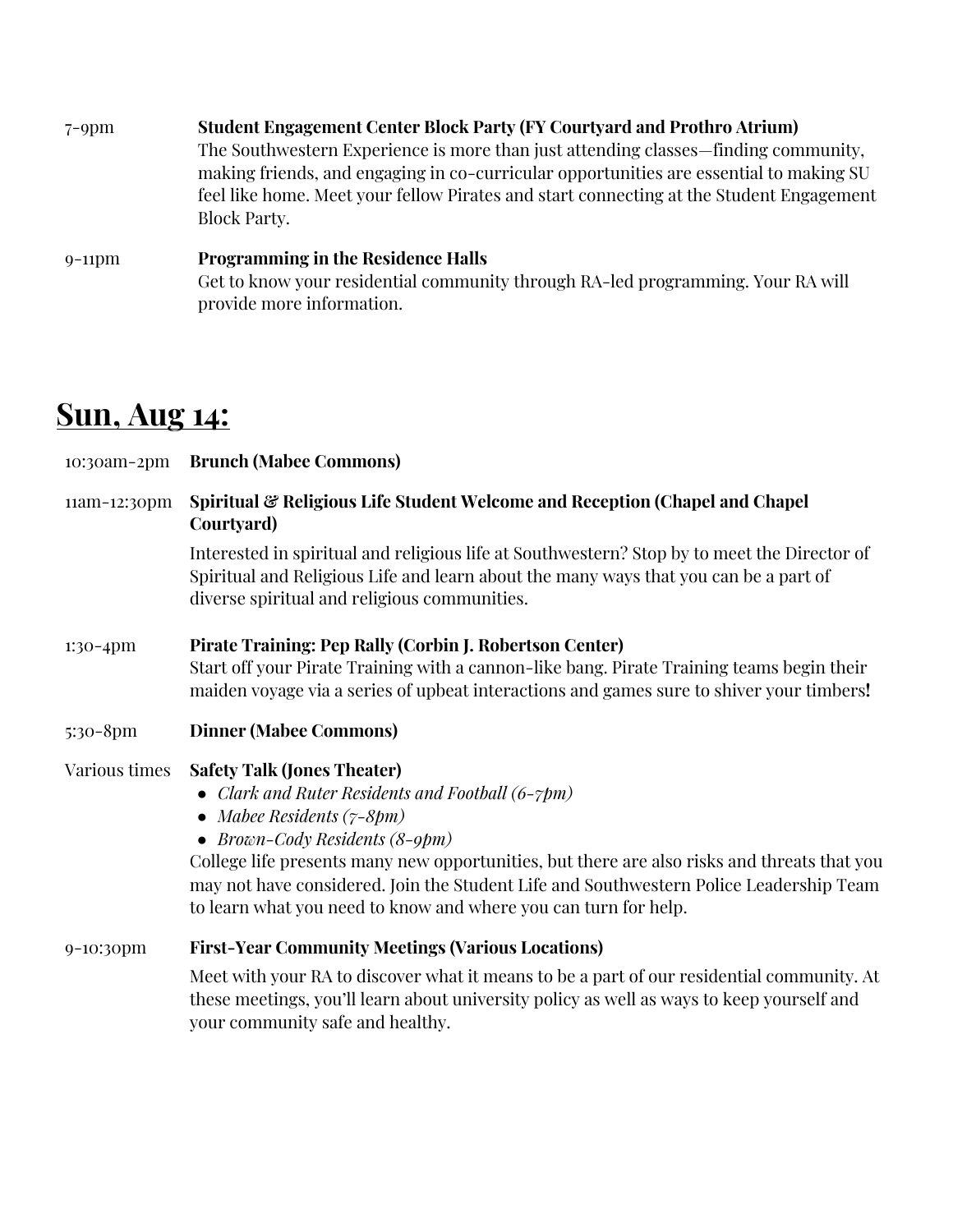# **Mon, Aug 15:**

| 8-9:30am       | <b>Breakfast (Mabee Commons)</b>                                                                                                                                                                                                                                                                                                                                                                  |
|----------------|---------------------------------------------------------------------------------------------------------------------------------------------------------------------------------------------------------------------------------------------------------------------------------------------------------------------------------------------------------------------------------------------------|
| 9:15-9:45am    | <b>President's Welcome (Alma Thomas Theater)</b><br>Before heading to your First-Year Seminar, hear from Southwestern's 16th president Dr.<br>Laura Skandera Trombley as she welcomes new students.                                                                                                                                                                                               |
| 10am-12pm      | <b>First-Year Seminar (Various Classrooms)</b>                                                                                                                                                                                                                                                                                                                                                    |
| 11:30am-1pm    | <b>Lunch (Mabee Commons)</b>                                                                                                                                                                                                                                                                                                                                                                      |
| $1:15-2:15$ pm | <b>College Bootcamp with your Advisor (Various Locations)</b>                                                                                                                                                                                                                                                                                                                                     |
|                | Meet with your advisor to set yourself up for success in and out of the classroom! Exploring<br>topics like time management, study skills, and community-building, your advisor will help<br>to prepare you for your rigorous and exciting Southwestern journey!                                                                                                                                  |
| 3:45-6pm       | Pirate Training Final Challenge (Corbin J. Robertson Center)                                                                                                                                                                                                                                                                                                                                      |
|                | A parley? How 'bout a final challenge? A head-to-head, fun competition pitting teams<br>against one another for all the pirate treasures. Arrg!                                                                                                                                                                                                                                                   |
| 5:30-8pm       | <b>Dinner (Mabee Commons)</b>                                                                                                                                                                                                                                                                                                                                                                     |
| 7:30-9:30pm    | Pirate Training Closing Ceremony & Snow Cone Social (McCombs Center Veranda)<br>It's time to hand out the booty (both team prizes and individual door prizes). Newly<br>anointed Pirates who conquered the Pirate Training challenge will divide the Southwestern<br>treasure. It's a Pirate's life for me! Meanwhile, we'll be serving up FREE snow cones, which<br>are a Southwestern favorite. |
| 9:30-10:30pm   | Study Hall with the Peer Academic Mentors (Residence Hall Lounges)<br>Establish healthy study habits with the Peer Academic Mentors. These student educators<br>have been where you are now, and are eager to support your transition from high school to<br>college academics. Plus, prepare for tomorrow's FYS!                                                                                 |

### **Tues, Aug 16:**

- 7:30am-9am **Breakfast (Mabee Commons)**
- 9am-12pm **First-Year Seminar (Various Classrooms)**
- 11:30am-1pm **Lunch (Mabee Commons)**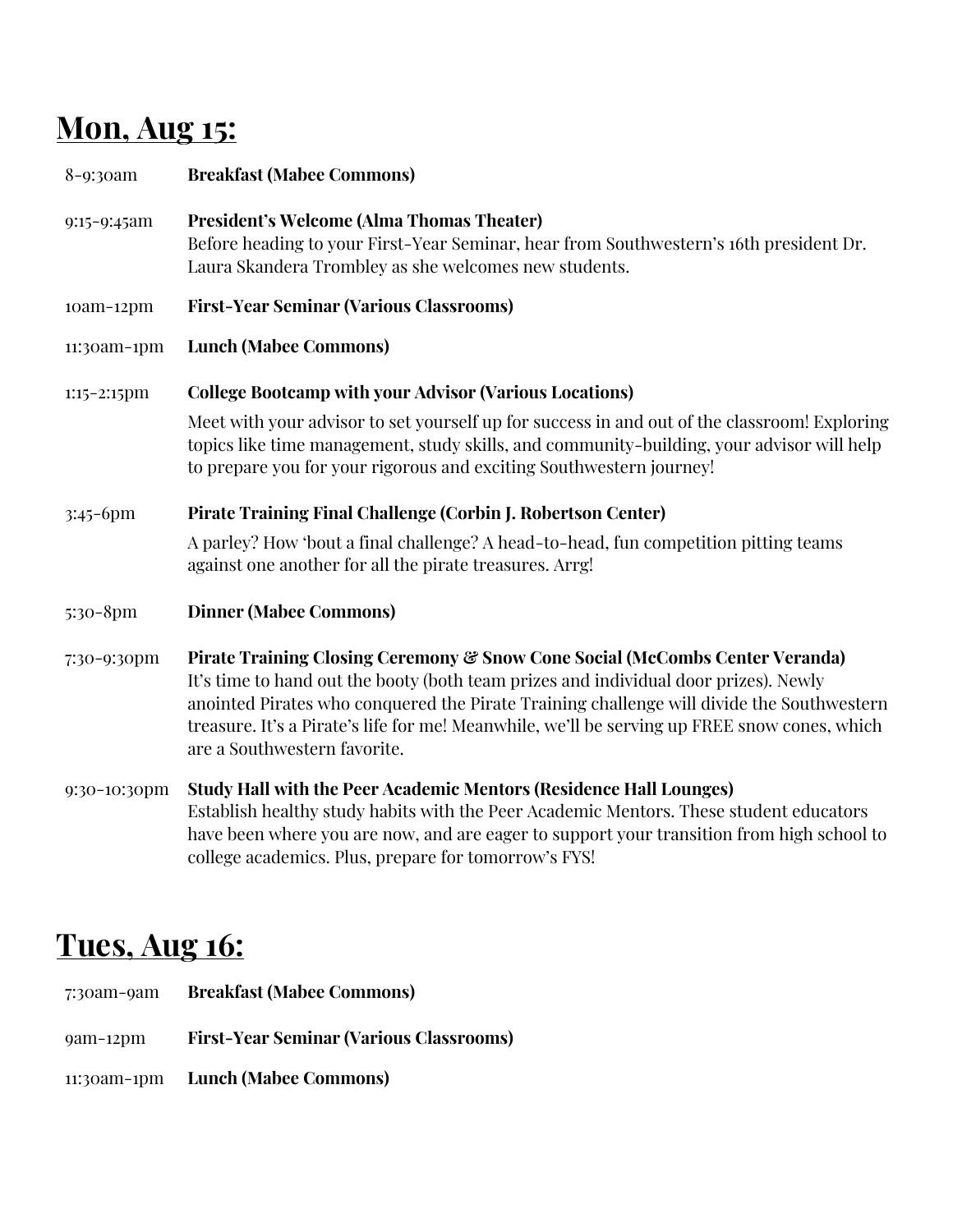| $1:15-2:15$ pm   | <b>College Bootcamp with your Advisor (Various Locations)</b>                                                                                                                                                                                                                                                                                                                                                                                                                                                                                                                             |
|------------------|-------------------------------------------------------------------------------------------------------------------------------------------------------------------------------------------------------------------------------------------------------------------------------------------------------------------------------------------------------------------------------------------------------------------------------------------------------------------------------------------------------------------------------------------------------------------------------------------|
|                  | Meet with your advisor to set yourself up for success in and out of the classroom! Exploring<br>topics like time management, study skills, and community-building, your advisor will help<br>to prepare you for your rigorous and exciting Southwestern journey!                                                                                                                                                                                                                                                                                                                          |
| $3-5$ pm         | <b>Sexual Health and Healthy Relationships Session (Olin Building)</b>                                                                                                                                                                                                                                                                                                                                                                                                                                                                                                                    |
|                  | During the Sexual Health Session, peer educators, along with the support of the Counseling<br>and Health Center, will be helping students understand what it means to promote a sex-<br>positive environment and safer sex practices. To be a sexually healthy adult, both physical<br>and emotional safety and self-awareness are needed. The goal of this session is to educate<br>students on how clear communication, gender identity and sexual orientation acceptance,<br>and safer sex practices can prepare students for what it means to be a mature, sexually<br>healthy adult. |
| $5:30-8$ pm      | <b>Dinner (Mabee Commons)</b>                                                                                                                                                                                                                                                                                                                                                                                                                                                                                                                                                             |
| $6-7$ pm         | <b>First Lecture (Howry Center)</b><br>Hear a fun and engaging lecture from a Southwestern faculty member. Lecture topics are<br>TBD.                                                                                                                                                                                                                                                                                                                                                                                                                                                     |
| $6-7$ pm         | <b>Music Theory Placement Test (FAC 166)</b><br>This exam is for all students planning to major or minor in music, or those interested in<br>studying Music Theory (please bring a pencil).                                                                                                                                                                                                                                                                                                                                                                                               |
| $6-7$ pm         | <b>Instrument Hearings (FAC 230, Instrument Rehearsal Hall)</b><br>Students interested in playing an instrument at Southwestern should attend this session.                                                                                                                                                                                                                                                                                                                                                                                                                               |
| $6-7$ pm         | <b>Voice and Choir Placement Hearings (FAC 137)</b><br>All students registered or interested in taking private voice lessons or singing in<br>Southwestern Choral or SU Singers should sign up for a time slot. This includes all<br>entering recipients of Sarofim Scholarships and Performance Awards in voice.                                                                                                                                                                                                                                                                         |
| $7 - 8:3$ opm    | <b>Study Hall with the Peer Academic Mentors (Residence Hall Lounges)</b><br>Establish healthy study habits with the Peer Academic Mentors. These student educators<br>have been where you are now and are eager to support your transition from high school to<br>college academics. Plus, prepare for tomorrow's FYS!                                                                                                                                                                                                                                                                   |
| $7:15 - 8:15$ pm | Mix & Mingle with Mosaic (Residence Halls)<br>Join the Mosaic Student Ambassadors for an evening of mixing and mingling! With<br>interactive activities designed to foster new friendships and prompt reflection, Mosaic is<br>here to empower your transition to college as you begin to shape your Southwestern<br>experience.                                                                                                                                                                                                                                                          |
| 8:30-10pm        | <b>Entertainment (TBD)</b><br>Stop by for free live entertainment!                                                                                                                                                                                                                                                                                                                                                                                                                                                                                                                        |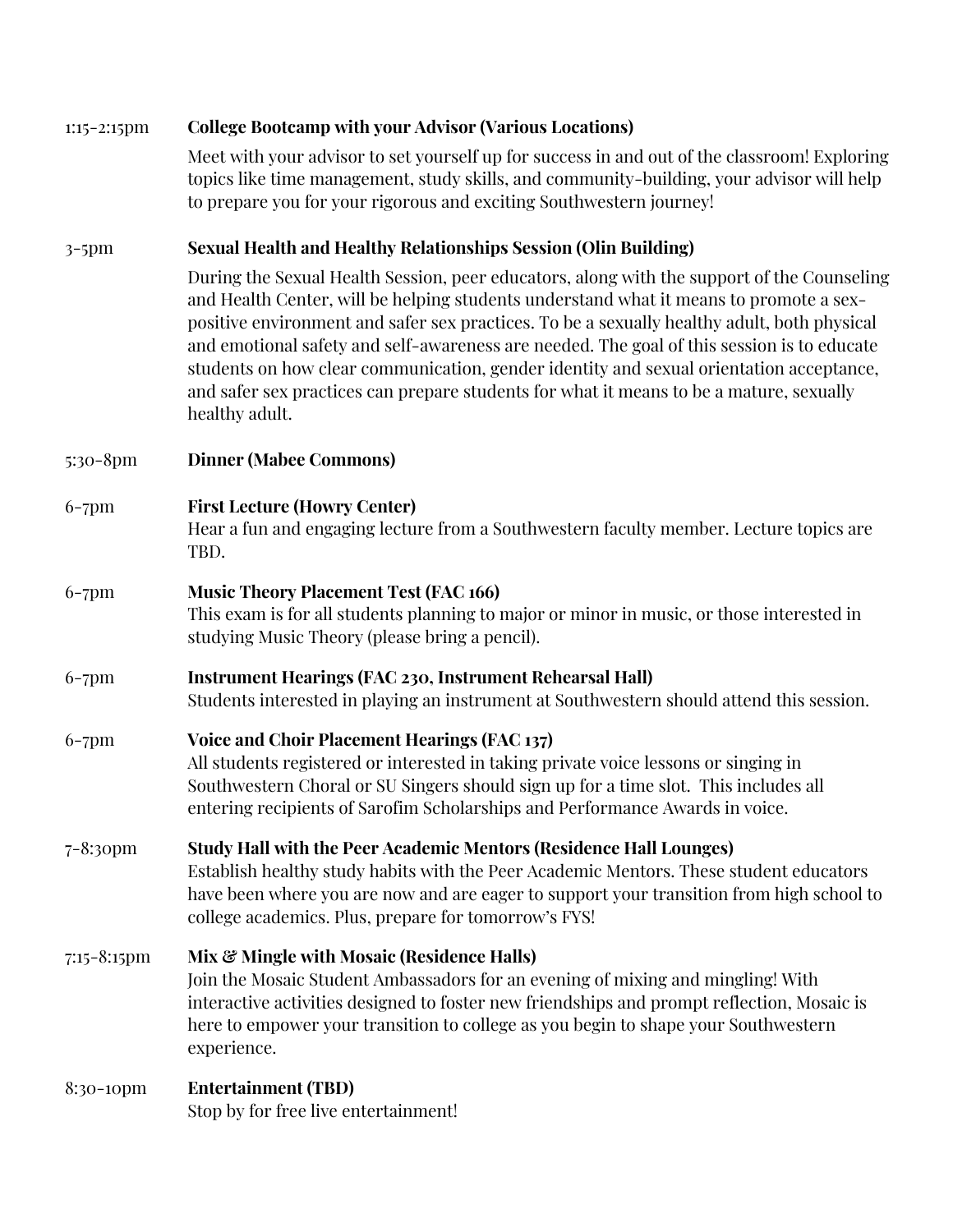# **Wed, Aug 17**

| $8 - 9:3$ oam  | <b>Breakfast (Mabee Commons)</b>                                                                                                                                                                                                                                                                                                                              |
|----------------|---------------------------------------------------------------------------------------------------------------------------------------------------------------------------------------------------------------------------------------------------------------------------------------------------------------------------------------------------------------|
| 9am-12pm       | First-Year Seminar: Required Module on Mental Health and Wellbeing (Various Classrooms)<br>This session will give you a crash course about your own mental health, how to identify<br>certain behaviors or trends, and how/when to ask for help. You'll walk away from this<br>session feeling empowered to access the mental health resources offered at SU. |
| 11:30am-1pm    | <b>Lunch (Mabee Commons)</b>                                                                                                                                                                                                                                                                                                                                  |
| $12-1$ pm      | Language Placement Lunch with Language Faculty (Prothro Atrium)                                                                                                                                                                                                                                                                                               |
|                | Do you have questions about your foreign language placement? Are you interested in<br>exploring other languages? Attend this session for a chance to get your questions answered<br>and meet the language faculty.                                                                                                                                            |
| $1:15-2:15$ pm | <b>College Bootcamp with your Advisor (Various Locations)</b>                                                                                                                                                                                                                                                                                                 |
|                | Meet with your advisor to set yourself up for success in and out of the classroom! Exploring<br>topics like time management, study skills, and community-building, your advisor will help<br>to prepare you for your rigorous and exciting Southwestern journey!                                                                                              |
| 2:30-3:30pm    | <b>Language Placement Appointments (Various Locations)</b>                                                                                                                                                                                                                                                                                                    |
|                | Make an appointment with language faculty if you are not able to attend the Language<br>Placement Lunch.                                                                                                                                                                                                                                                      |
| 3:30-5pm       | The Return of the JEDI: Learning how to build inclusive environments (TBD)<br>Southwestern is home to people of countless cultures and identities. Join the Justice,<br>Equity, Diversity, and Inclusion (JEDI) Center for fun games and critical conversations<br>about building a safe and welcoming campus.                                                |
| $5:30-8$ pm    | <b>Dinner (Mabee Commons)</b>                                                                                                                                                                                                                                                                                                                                 |
| $6-7$ pm       | <b>First Lecture (Howry Center)</b><br>Hear a fun and engaging lecture from a Southwestern faculty member. Lecture topics are<br>TBD.                                                                                                                                                                                                                         |
| $6-7$ pm       | <b>Mindfulness and Meditation (Prothro Atrium)</b><br>In the midst of a busy and maybe overwhelming Welcome Week, it's important to take time<br>to breathe. Join this student-led mindful meditation to pause and reflect. Plus, learn about<br>mindfulness and meditation resources available to you.                                                       |
| $7 - 8:3$ opm  | Study Hall with the Peer Academic Mentors (Residence Hall Lounges)<br>Establish healthy study habits with the Peer Academic Mentors. These student educators<br>have been where you are now and are eager to support your transition from high school to<br>college academics. Plus, prepare for tomorrow's FYS!                                              |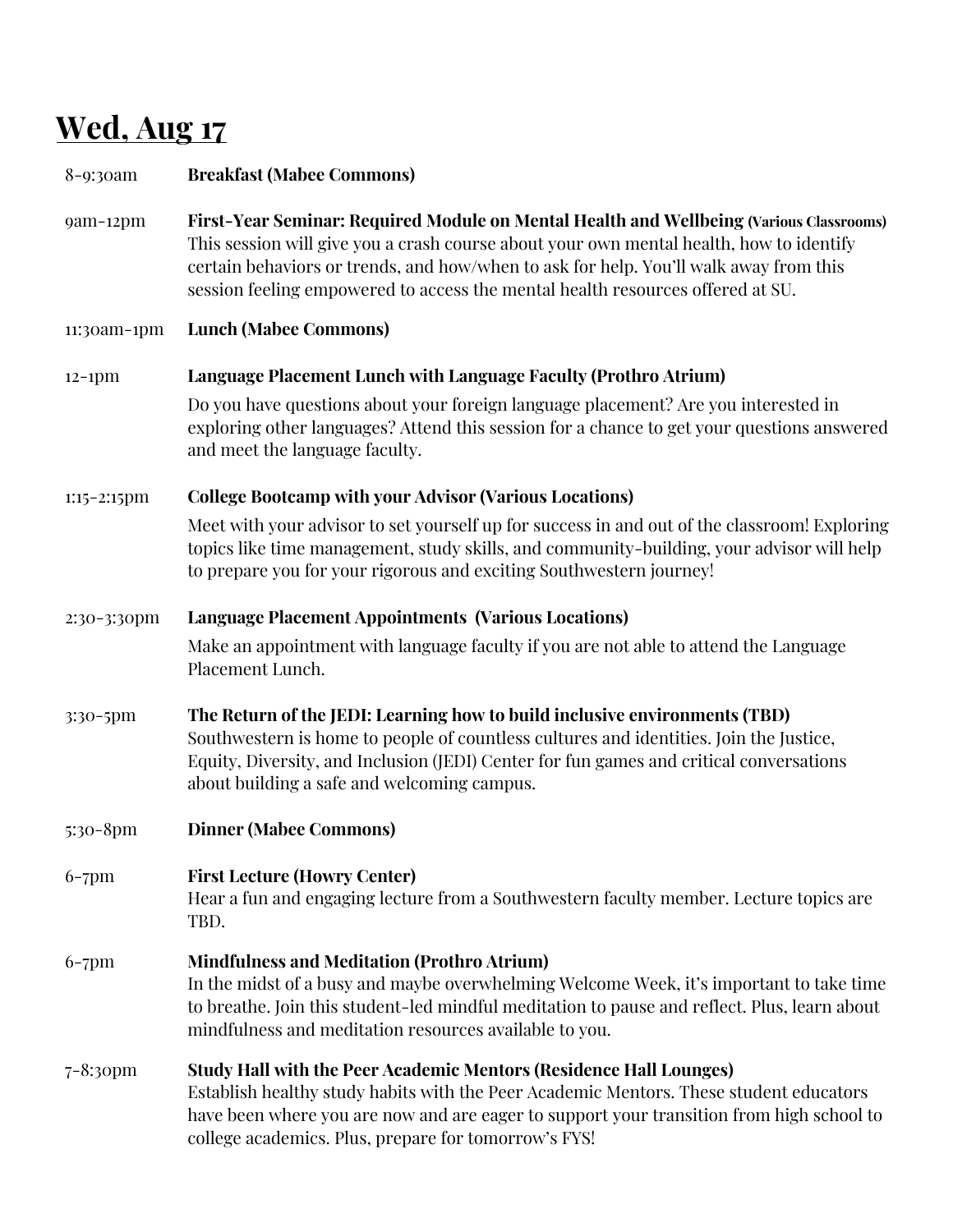7:15-8:15pm **Mix & Mingle with Mosaic (Residence Halls)** Join the Mosaic Student Ambassadors for an evening of mixing and mingling! With interactive activities designed to foster new friendships and prompt reflection, Mosaic is here to empower your transition to college as you begin to shape your Southwestern experience. 8:30-10pm **Tales and Traditions (McCombs Ballrooms)** Join Student Philanthropy Council and Student Foundation as they take you on a journey through Southwestern's history. Join us to learn about some of our time-honored traditions and things that are unique to Southwestern. There will be free food and chances

#### **Thurs, Aug 18:**

to win some great door prizes.

| 7:30-9am       | <b>Breakfast (Mabee Commons)</b>                                                                                                                                                                                                                                                                                                                                                                                                                                                                 |
|----------------|--------------------------------------------------------------------------------------------------------------------------------------------------------------------------------------------------------------------------------------------------------------------------------------------------------------------------------------------------------------------------------------------------------------------------------------------------------------------------------------------------|
| 9am-12pm       | <b>First-Year Seminar (Various Classrooms)</b>                                                                                                                                                                                                                                                                                                                                                                                                                                                   |
| 11:30am-1pm    | <b>Lunch (Mabee Commons)</b>                                                                                                                                                                                                                                                                                                                                                                                                                                                                     |
| $1:15-2:15$ pm | <b>College Bootcamp with your Advisor (Various Locations)</b><br>Meet with your advisor to set yourself up for success in and out of the classroom! Exploring<br>topics like time management, study skills, and community-building, your advisor will help                                                                                                                                                                                                                                       |
| 2:30-3:30pm    | to prepare you for your rigorous and exciting Southwestern journey!<br>Student Life @ SU (Olin 110)                                                                                                                                                                                                                                                                                                                                                                                              |
|                | Southwestern offers countless ways to get engaged and connected beyond the classroom.<br>The Division of Student Life includes Athletics, Dean of Students, Diversity Education, the<br>Health and Counseling Center, Mosaic, Residence Life, Spiritual and Religious Life, Student<br>Activities, Southwestern Intramural and Recreational Activities (SIRA), and SUPD. Come<br>hear about what these departments have to offer, how you can get involved, and have your<br>questions answered. |
| $4-5$ pm       | <b>Getting to know S'MORE about JEDI</b>                                                                                                                                                                                                                                                                                                                                                                                                                                                         |
|                | Interested in changing the world through diversity and social justice? Want to learn and/or<br>connect with cultural and identity-based organizations? If you answered "yes" to any of the<br>above questions, come meet the leaders of the Coalition for Diversity and Social Justice                                                                                                                                                                                                           |

(CDSJ) and learn more about support groups for underrepresented students.

#### 5-6pm **Yoga (McCombs Ballrooms)**

Take a moment to relax and move your body with a yoga practice focused on breathing, stretching, and flexibility. This session is open to all levels of yoga practice from beginner to experienced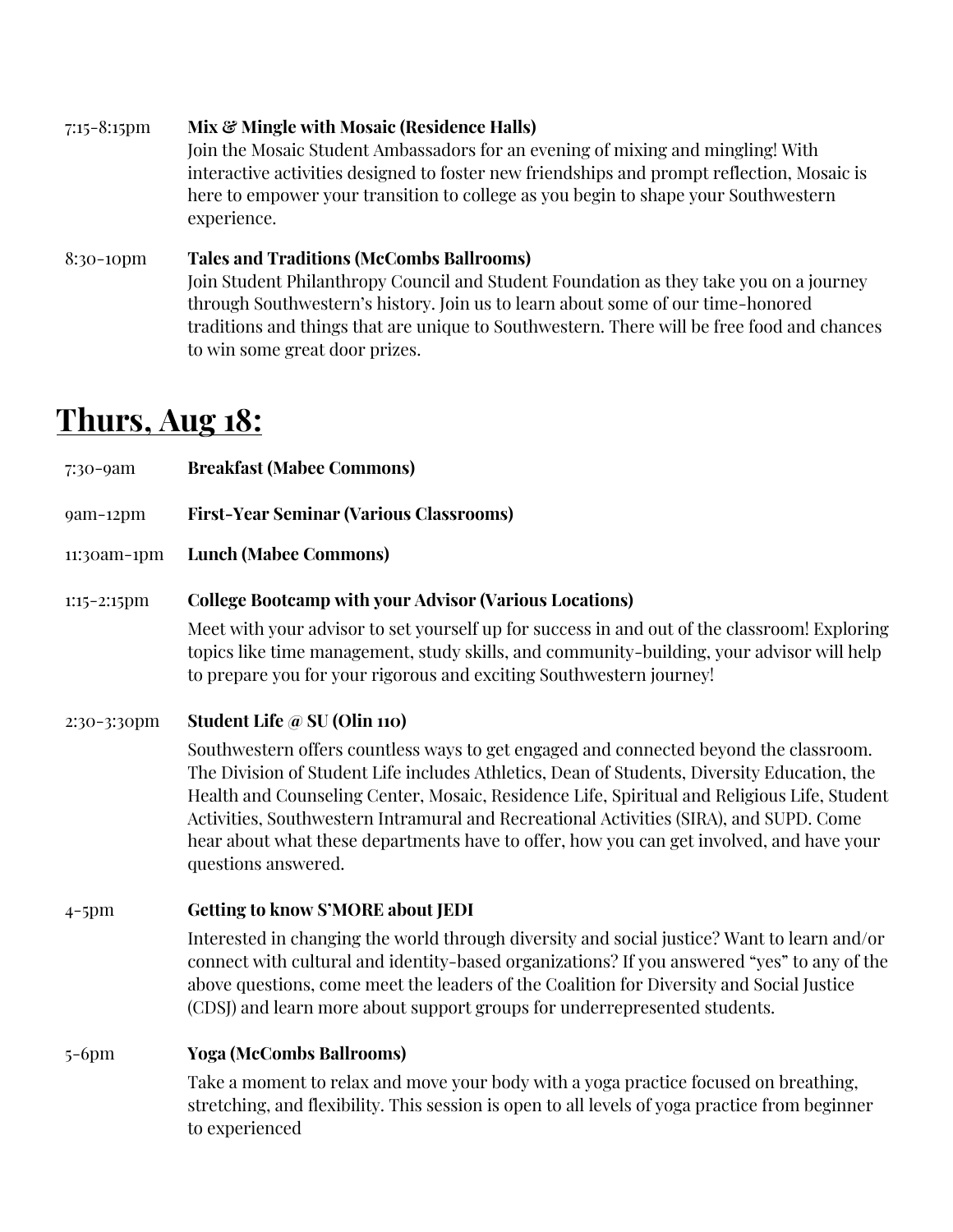| $5:30-8$ pm      | <b>Dinner (Mabee Commons)</b>                                                                                                                                                                                                                                                                                                                                                                                                                                                                                                                                        |
|------------------|----------------------------------------------------------------------------------------------------------------------------------------------------------------------------------------------------------------------------------------------------------------------------------------------------------------------------------------------------------------------------------------------------------------------------------------------------------------------------------------------------------------------------------------------------------------------|
| $6-7$ pm         | <b>First Lecture (Howry Center)</b><br>Hear a fun and engaging lecture from a Southwestern faculty member. Lecture topics are<br>TBD.                                                                                                                                                                                                                                                                                                                                                                                                                                |
| $6-7$ pm         | <b>SEAK Sustainability Tour (Meet at the Bishops Lounge)</b><br>The SEAK (Students for Environmental Activism and Knowledge) Sustainability Tour is a<br>great way to get more familiar with Southwestern's campus while learning about all of the<br>sustainable features that make our campus so environmentally friendly. The tour will<br>highlight the student-run Southwestern Garden, the Environmental Lounge, and the<br>efforts made by SU students that helped in making the campus run on 100% wind energy.<br>Join us for a fun walk around the campus! |
| 7-8:30pm         | <b>Study Hall with the Peer Academic Mentors (Residence Hall Lounges)</b><br>Establish healthy study habits with the Peer Academic Mentors. These student educators<br>have been where you are now and are eager to support your transition from high school to<br>college academics. Plus, prepare for tomorrow's FYS!                                                                                                                                                                                                                                              |
| $7:15 - 8:15$ pm | Mix & Mingle with Mosaic (Residence Halls)<br>Join the Mosaic Student Ambassadors for an evening of mixing and mingling! With<br>interactive activities designed to foster new friendships and prompt reflection, Mosaic is<br>here to empower your transition to college as you begin to shape your Southwestern<br>experience.                                                                                                                                                                                                                                     |
| 8:30-10pm        | <b>Entertainment (TBD)</b><br>Stop by for free live entertainment!                                                                                                                                                                                                                                                                                                                                                                                                                                                                                                   |

# **Fri, Aug 19:**

- 8-9:30am **Breakfast (Mabee Commons)**
- 10am-7pm **Returning Student Move-In**
- 10am-12pm **First-Year Seminar**
- 11:30am-1pm **Lunch (Mabee Commons)**
- 12-1pm **Lunch with VA Education Benefits Session (Dan Rather Room in Mabee Commons)** Student veterans and military dependents using VA Education Benefits should attend this session for additional information regarding VA requirements.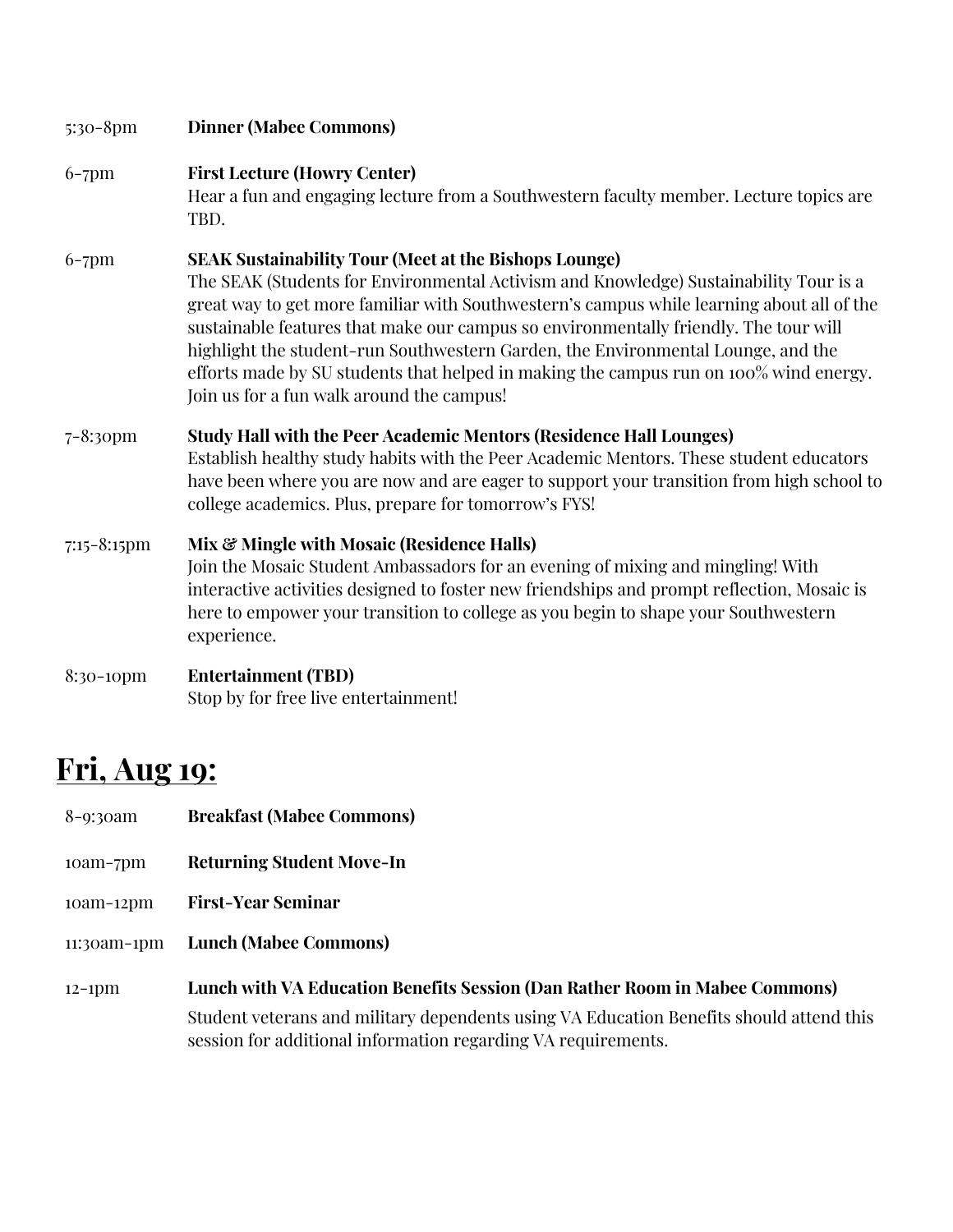| $1:15-2:15$ pm | <b>College Bootcamp with your Advisor (Various Locations)</b>                                                                                                                                                                                                                                                                        |
|----------------|--------------------------------------------------------------------------------------------------------------------------------------------------------------------------------------------------------------------------------------------------------------------------------------------------------------------------------------|
|                | Meet with your advisor to set yourself up for success in and out of the classroom! Exploring<br>topics like time management, study skills, and community-building, your advisor will help<br>to prepare you for your rigorous and exciting Southwestern journey!                                                                     |
| $2:15-3:15$ pm | <b>Student Employment Orientation (Olin 105)</b>                                                                                                                                                                                                                                                                                     |
|                | Welcome, new SU first-years and transfers! Join us to learn about searching for on-campus<br>and off-campus student employment and how to transition your high school resume to a<br>college employment resume for best results. If you are eligible to work on campus as part<br>of a financial aid package then you SHOULD attend! |
| 3:30-5pm       | <b>Out of State Mixer (McCombs Ballrooms)</b>                                                                                                                                                                                                                                                                                        |
|                | New to the Lone Star State? This mixer features games, prizes, refreshments and free t-<br>shirts for all. Come over for some fun while meeting other out-of-state and international<br>students!                                                                                                                                    |
| $5:30-8$ pm    | <b>Dinner (Mabee Commons)</b>                                                                                                                                                                                                                                                                                                        |
| $8$ -9pm       | <b>Friday Night Live (TBD)</b><br>Join Student Activities for the first of many FNLs!                                                                                                                                                                                                                                                |
| $9-11$ pm      | <b>Entertainment (Bishops Lounge)</b><br><b>TBD</b>                                                                                                                                                                                                                                                                                  |

### **Sat, Aug 20:**

#### 9am-3pm **Returning Student Move-In**

- 10:30am-2pm **Brunch (Mabee Commons)**
- 2-3pm **Self-Care Saturday with Mosaic (TBD)** A holistic approach and mindset to one's health is vital in achieving not only academic success at SU but mental, physical and emotional growth. Join Mosaic for the first of many Self-Care Saturday events!